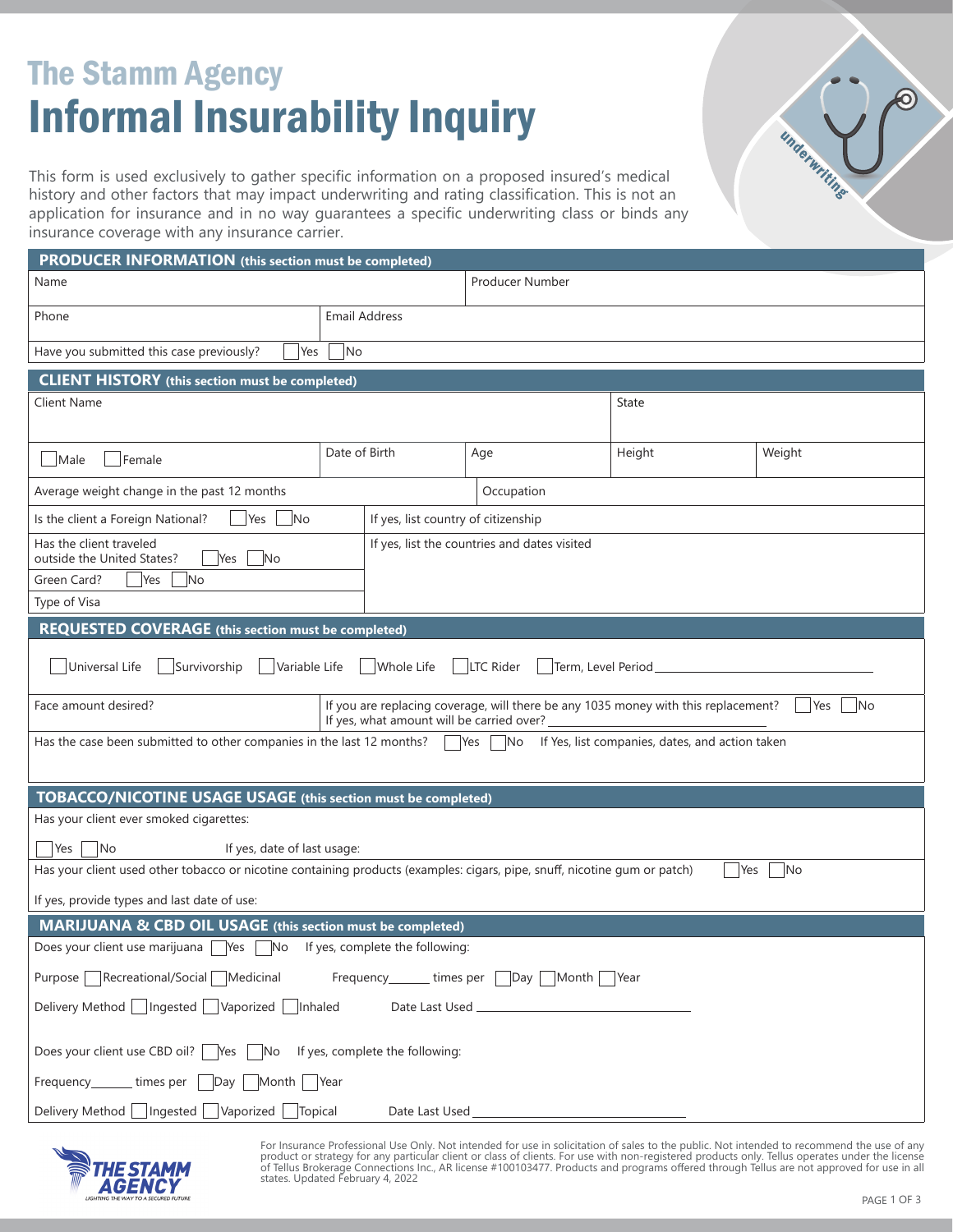## The Stamm Agency Informal Insurability Inquiry

**The Stamm Agency**

2101 NW Corporate Blvd, Suite 320 Boca Raton, FL 33431 / Phone: (561)368-6666

| <b>MEDICAL HISTORY</b> (this section must be completed)                                                                                                                                                                        |                                              |                                                                                                                                                                                                                                                                                                                                                                                                                                                                                                                                                        |                                                             |                            |
|--------------------------------------------------------------------------------------------------------------------------------------------------------------------------------------------------------------------------------|----------------------------------------------|--------------------------------------------------------------------------------------------------------------------------------------------------------------------------------------------------------------------------------------------------------------------------------------------------------------------------------------------------------------------------------------------------------------------------------------------------------------------------------------------------------------------------------------------------------|-------------------------------------------------------------|----------------------------|
|                                                                                                                                                                                                                                | Doctor's name, address, phone                |                                                                                                                                                                                                                                                                                                                                                                                                                                                                                                                                                        | Date                                                        | Illness/Reason             |
| Who is your client's primary care physician?<br>When did your client last consult him/her?<br>Any ongoing medical treatment?                                                                                                   |                                              |                                                                                                                                                                                                                                                                                                                                                                                                                                                                                                                                                        |                                                             |                            |
| What other physicians has your client consulted during the past five years? Why?<br>(do not include insurance examinations)                                                                                                    |                                              |                                                                                                                                                                                                                                                                                                                                                                                                                                                                                                                                                        |                                                             |                            |
| In what hospitals, clinics, drug/alcohol treatment centers, or other health facilities has your client<br>ever been treated?                                                                                                   |                                              |                                                                                                                                                                                                                                                                                                                                                                                                                                                                                                                                                        |                                                             |                            |
| List all medications, including over-the-counter drugs and vitamins                                                                                                                                                            |                                              |                                                                                                                                                                                                                                                                                                                                                                                                                                                                                                                                                        |                                                             |                            |
| <b>FAMILY HISTORY</b> (this section must be completed)                                                                                                                                                                         |                                              |                                                                                                                                                                                                                                                                                                                                                                                                                                                                                                                                                        |                                                             |                            |
| Have any immediate family members (parents, siblings) been diagnosed or died from heart disease, cancer, or diabetes? If yes, provide details below.                                                                           |                                              |                                                                                                                                                                                                                                                                                                                                                                                                                                                                                                                                                        |                                                             | N <sub>O</sub><br>Yes      |
| Relation (mother, father, brother, sister)                                                                                                                                                                                     | Diagnosis                                    |                                                                                                                                                                                                                                                                                                                                                                                                                                                                                                                                                        | Approximate age of disease onset                            | (if deceased) age at death |
|                                                                                                                                                                                                                                |                                              |                                                                                                                                                                                                                                                                                                                                                                                                                                                                                                                                                        |                                                             |                            |
|                                                                                                                                                                                                                                |                                              |                                                                                                                                                                                                                                                                                                                                                                                                                                                                                                                                                        |                                                             |                            |
|                                                                                                                                                                                                                                |                                              |                                                                                                                                                                                                                                                                                                                                                                                                                                                                                                                                                        |                                                             |                            |
|                                                                                                                                                                                                                                |                                              |                                                                                                                                                                                                                                                                                                                                                                                                                                                                                                                                                        |                                                             |                            |
| <b>DRUG AND ALCOHOL USAGE</b>                                                                                                                                                                                                  | check here if this section is not applicable |                                                                                                                                                                                                                                                                                                                                                                                                                                                                                                                                                        |                                                             |                            |
| $Yes$ No<br>Does your client currently drink alcohol?                                                                                                                                                                          |                                              |                                                                                                                                                                                                                                                                                                                                                                                                                                                                                                                                                        | Has your client ever drank substantially more than present? | No<br>Yes                  |
|                                                                                                                                                                                                                                |                                              |                                                                                                                                                                                                                                                                                                                                                                                                                                                                                                                                                        |                                                             |                            |
|                                                                                                                                                                                                                                |                                              | If yes, when? $\frac{1}{\sqrt{1-\frac{1}{2}}}\left\{\cos \left(\frac{1}{2} \cos \left(\frac{1}{2} \cos \left(\frac{1}{2} \cos \left(\frac{1}{2} \cos \left(\frac{1}{2} \cos \left(\frac{1}{2} \cos \left(\frac{1}{2} \cos \left(\frac{1}{2} \cos \left(\frac{1}{2} \cos \left(\frac{1}{2} \cos \left(\frac{1}{2} \cos \left(\frac{1}{2} \cos \left(\frac{1}{2} \cos \left(\frac{1}{2} \cos \left(\frac{1}{2} \cos \left(\frac{1}{2} \cos \left(\frac{1}{2} \$<br>Has your client ever consulted a doctor or received treatment because of alcohol use? |                                                             |                            |
|                                                                                                                                                                                                                                |                                              | Yes                                                                                                                                                                                                                                                                                                                                                                                                                                                                                                                                                    |                                                             |                            |
| Has your client ever used illegal drugs or sought treatment because of drug use?                                                                                                                                               |                                              | Yes<br><b>No</b>                                                                                                                                                                                                                                                                                                                                                                                                                                                                                                                                       |                                                             |                            |
| If yes, provide details experience and the set of the set of the set of the set of the set of the set of the set of the set of the set of the set of the set of the set of the set of the set of the set of the set of the set |                                              |                                                                                                                                                                                                                                                                                                                                                                                                                                                                                                                                                        |                                                             |                            |
| Type of drug(s) used                                                                                                                                                                                                           |                                              |                                                                                                                                                                                                                                                                                                                                                                                                                                                                                                                                                        |                                                             | Date of last use           |
| <b>CORONARY</b><br>check here if this section is not applicable                                                                                                                                                                |                                              |                                                                                                                                                                                                                                                                                                                                                                                                                                                                                                                                                        |                                                             |                            |
| Number of diseased vessels<br>Date of diagnosis or first chest pain                                                                                                                                                            |                                              |                                                                                                                                                                                                                                                                                                                                                                                                                                                                                                                                                        |                                                             |                            |
| Dates/details of treatment/surgery (examples: Angioplasty, Bypass)                                                                                                                                                             |                                              |                                                                                                                                                                                                                                                                                                                                                                                                                                                                                                                                                        |                                                             |                            |
|                                                                                                                                                                                                                                |                                              |                                                                                                                                                                                                                                                                                                                                                                                                                                                                                                                                                        |                                                             |                            |
| Date of last stress EKG<br>Results                                                                                                                                                                                             |                                              |                                                                                                                                                                                                                                                                                                                                                                                                                                                                                                                                                        |                                                             | By whom?                   |
| Any pain since treatment/surgery?                                                                                                                                                                                              |                                              |                                                                                                                                                                                                                                                                                                                                                                                                                                                                                                                                                        |                                                             |                            |



For Insurance Professional Use Only. Not intended for use in solicitation of sales to the public. Not intended to recommend the use of any product or strategy for any particular client or class of clients. For use with non-registered products only. Tellus operates under the license<br>of Tellus Brokerage Connections Inc., AR license #100103477. Products and prog

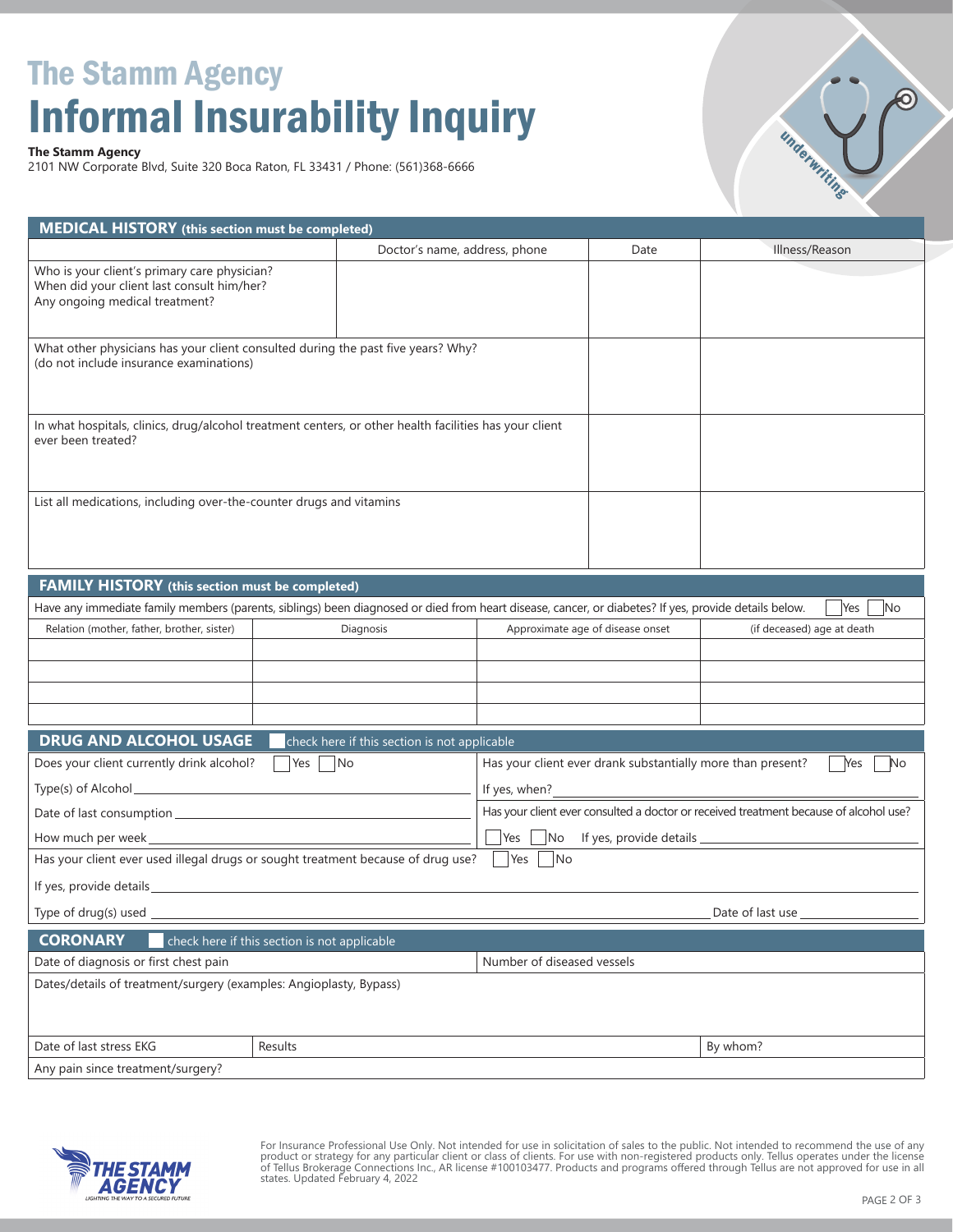## The Stamm Agency Informal Insurability Inquiry

underwriting

#### **The Stamm Agency**

2101 NW Corporate Blvd, Suite 320 Boca Raton, FL 33431 / Phone: (561)368-6666

|                                                                                                                                                                           |                                                                                  |                                              | ଟ୍                                               |
|---------------------------------------------------------------------------------------------------------------------------------------------------------------------------|----------------------------------------------------------------------------------|----------------------------------------------|--------------------------------------------------|
| <b>CANCER</b><br>check here if this section is not applicable                                                                                                             |                                                                                  |                                              |                                                  |
| Exact name and location of cancer                                                                                                                                         |                                                                                  | Stage and grade                              |                                                  |
|                                                                                                                                                                           |                                                                                  |                                              |                                                  |
| Who would have the pathology report                                                                                                                                       |                                                                                  | Date/details of treatment/surgery            |                                                  |
|                                                                                                                                                                           |                                                                                  |                                              |                                                  |
| <b>DIABETES</b>                                                                                                                                                           | check here if this section is not applicable                                     |                                              |                                                  |
| Date of diagnosis                                                                                                                                                         | Treatment<br>Diet only<br>Oral medication                                        | Insulin<br>Details                           |                                                  |
| Does your client regularly test his/her<br>blood glucose?<br>Yes<br>No                                                                                                    | Results                                                                          |                                              | Frequency                                        |
| Latest result of glycohemoglobin (A1C) test                                                                                                                               | mg%<br>Date                                                                      |                                              |                                                  |
|                                                                                                                                                                           | Has your client been diagnosed with having protein and/or microalbumin in urine? | Yes<br><b>No</b>                             |                                                  |
| Have your client ever had:                                                                                                                                                | Eye trouble<br>No<br>Yes                                                         | Heart trouble<br>No<br>Yes                   | High blood pressure<br>No<br>Yes                 |
| Have your client ever had:                                                                                                                                                | Kidney trouble<br>No<br>Yes                                                      | Neuritis/Neuralgia<br>Yes<br><b>No</b>       | Insulin reactions<br>Yes<br>No                   |
| MENTAL DISORDERS/DEPRESSION/ANXIETY                                                                                                                                       |                                                                                  | check here if this section is not applicable |                                                  |
| Date of diagnosis                                                                                                                                                         |                                                                                  |                                              |                                                  |
|                                                                                                                                                                           | Hospitalization<br><b>No</b><br>Yes                                              | Suicide attemp(s)<br>Yes<br>No               | Currently employed<br>No<br>- Yes                |
| <b>Medications</b>                                                                                                                                                        |                                                                                  |                                              |                                                  |
|                                                                                                                                                                           |                                                                                  |                                              |                                                  |
|                                                                                                                                                                           |                                                                                  |                                              |                                                  |
| <b>SLEEP APNEA</b>                                                                                                                                                        | check here if this section is not applicable                                     |                                              |                                                  |
| Date of diagnosis                                                                                                                                                         |                                                                                  |                                              |                                                  |
|                                                                                                                                                                           | Is a CPAP used every night<br>Yes                                                | Date of last sleep study<br>No               |                                                  |
|                                                                                                                                                                           | Was surgery done                                                                 | If yes, type of surgery<br>Yes<br>No         |                                                  |
| Moderate<br>Sleep study results<br>Mild<br>Severe                                                                                                                         |                                                                                  |                                              |                                                  |
| <b>HAZARDOUS ACTIVITIES</b><br>check here if this section is not applicable                                                                                               |                                                                                  |                                              |                                                  |
| Is your client a private pilot?                                                                                                                                           | How many total hours has your client                                             | How many hours does your client fly          | Does your client have an IFR                     |
| No If yes, provide details.<br>Yes                                                                                                                                        | flown as Pilot in Command?                                                       | per year?                                    | (instrument flight rating)<br>Yes<br>No          |
| Does your client participate in the following activities? (check those that apply)                                                                                        |                                                                                  |                                              |                                                  |
| □ Bungee Jumping<br>$\Box$ Ultralight Flying<br>□Scuba Diving<br>$\square$ Sky Diving<br>□ Hang Gliding<br>□ Auto/Motorcycle Racing<br>□Mountain Climbing<br>$\Box$ Other |                                                                                  |                                              |                                                  |
|                                                                                                                                                                           |                                                                                  |                                              |                                                  |
| <b>DRIVING HISTORY</b>                                                                                                                                                    | check here if this section is not applicable                                     |                                              |                                                  |
| DUI/DWI                                                                                                                                                                   | <b>Reckless Driving</b>                                                          | Suspensions                                  | Any moving violations in the last five<br>years? |
|                                                                                                                                                                           |                                                                                  |                                              |                                                  |

Does your client have any impairments that have not been covered in the previous questions (e.g. Crohn's Disease, Epilepsy, Hepatitis, Multiple Sclerosis, TIA/CVA, etc.)? If so, please describe below and include additional pages if more space is needed.

| Impairment Not Listed | Date of Diagnosis | Treatment Medication(s) | Date of Last Follow-Up Test Results |
|-----------------------|-------------------|-------------------------|-------------------------------------|
|                       |                   |                         |                                     |
|                       |                   |                         |                                     |
|                       |                   |                         |                                     |
|                       |                   |                         |                                     |
|                       |                   |                         |                                     |
|                       |                   |                         |                                     |
|                       |                   |                         |                                     |
|                       |                   |                         |                                     |



For Insurance Professional Use Only. Not intended for use in solicitation of sales to the public. Not intended to recommend the use of any product or strategy for any particular client or class of clients. For use with non-registered products only. Tellus operates under the license<br>of Tellus Brokerage Connections Inc., AR license #100103477. Products and prog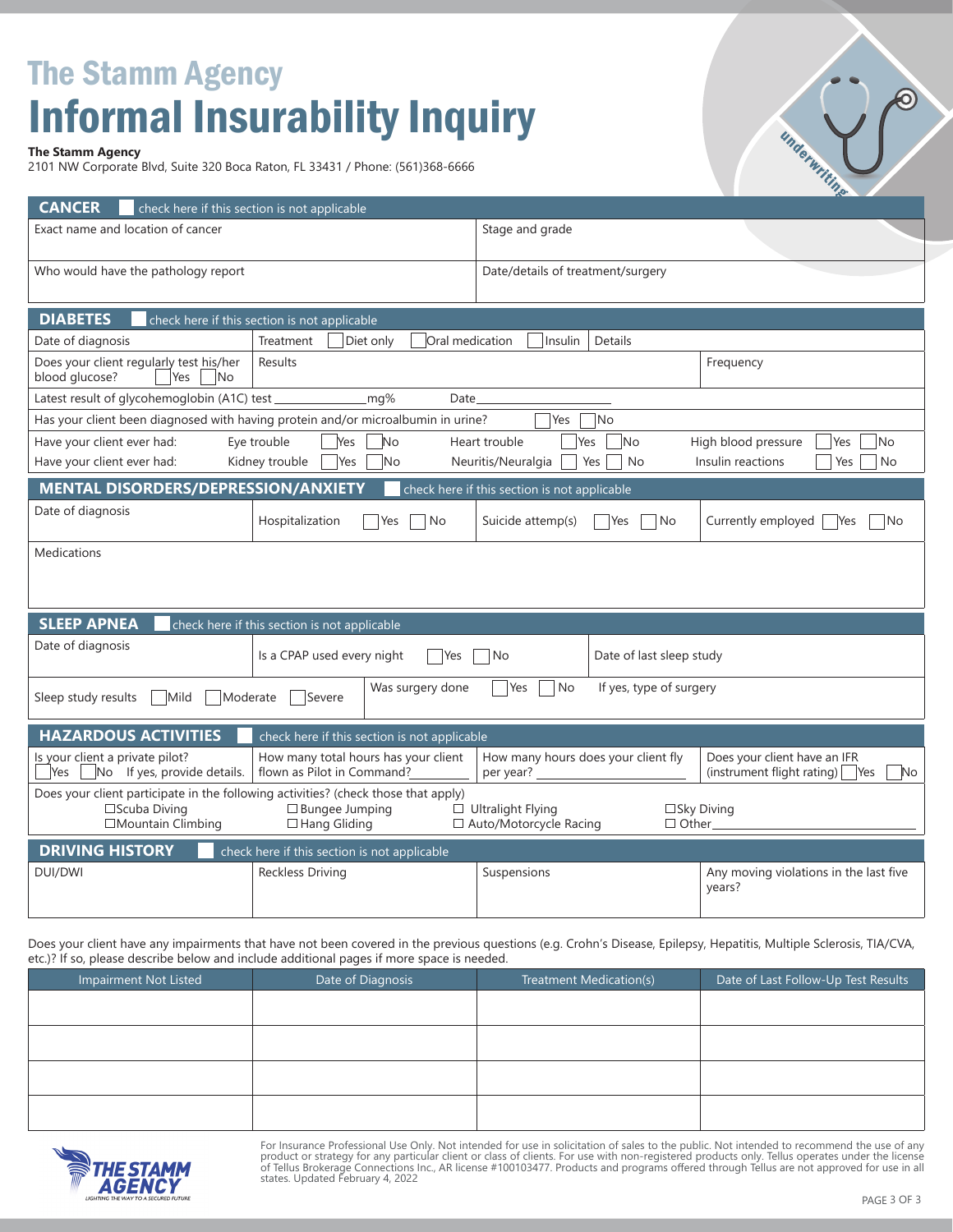I understand that any life Insurance companies represented by The Stamm Agency in my behalf, their reinsurers, any insurance support organizations and the authorized representatives of these companies may need to collect Information on me in regard to proposed life insurance coverage. Therefore, I authorize any licensed physician, medical practitioner, hospital, clinic or other medical or medically related facility, the Veterans Administration, Insurance or Reinsurance companies, the Medical Information Bureau, Inc., consumer reporting agency, financial sources and employers to furnish to the insurance companies the types of Information specific In this Authorization upon presentation of this Authorization or a photocopy. To facilitate rapid submission of such information, I authorize all said sources, except the Medical Information Bureau, Inc., to give such records or knowledge to The Stamm Agency and Its affiliated corporations.

 The types of Information will Include Information about drugs, alcoholism, my mental and physical health, other insurance coverage, participation In hazardous activities, character, general reputation, mode of living, finances, occupation and other personal characteristics.

 The information will be used by the insurance companies and their reinsurers to determine insurability, claims, and/or by the Insurance agent to aid In updating and improving my insurance program.

 The information collected may be disclosed to other insurance companies to which I have applied or may apply, reinsurance companies, the Medical Information Bureau, Inc., or other persons or organizations performing business, professional, or insurance functions for the insurance companies or as may be otherwise legally allowed.

 Since The Stamm Agency and Its affiliated corporations are wholesale facilities and act primarily as a conduit to facilitate a relationship between the proposed Insured's agent and life insurance companies, the proposed Insured agrees that In the event of any litigation instituted by the proposed Insured and/or policy-owners, beneficiaries, or assignees of policies which are issued on the proposed insured's life that the proposed insured will pay reasonable attorneys fees incurred by The Stamm Agency or any of its affiliated corporations in defense of the aforesaid litigation or in any representation related to the aforesaid litigation. I also understand that if I make application to a life Insurance company as a result of a tentative offer made by The Stamm Agency and its affiliated corporations, neither The Stamm Agency and its affiliated corporations nor my agent has any right to effect any coverage and that the coverage will only be In effect when a policy is issued, the premium has been paid and all conditions precedent are satisfied. I recognize the significance of the foregoing and accept the same. I also recognize that The Stamm Agency and its affiliated corporations shall not be liable for any representations made by my agent unless these representations are confirmed In writing by The Stamm Agency and its affiliated corporations. This Authorization will be valid for two years after the date of signing. I understand that I may request to receive a copy of this Authorization. A photographic copy of this Authoriza-tion shall be as valid as the original.

I acknowledge receipt of the Notice to Proposed Insured and Notice of Information Practices.

#### **THIS IS NOT AN APPLICATION FOR THE ISSUANCE OF LIFE INSURANCE**

**Signed at \_\_\_\_\_\_\_\_\_\_\_\_\_\_\_\_\_\_\_\_\_\_\_\_\_\_\_\_\_\_\_\_\_\_\_\_\_\_\_\_\_\_\_\_\_\_\_\_\_\_\_\_\_this\_\_\_\_\_\_\_\_\_\_\_\_\_\_\_ day of \_\_\_\_\_\_\_\_\_\_\_\_\_\_\_\_\_\_\_, 20 \_\_\_\_\_\_\_\_\_\_\_\_**

**(City, State) I acknowledge that I have read the foregoing terms and understand the same.**

| Witness · Agent Signature            |                                      | <b>Proposed Insured Signature</b>                    |
|--------------------------------------|--------------------------------------|------------------------------------------------------|
| <b>AIG</b>                           | <b>Great American</b>                | Pacific Life - Lynchburg                             |
| American General Life                | <b>Illinois Mutual</b>               | Penn Mutual Life Ins. Co.                            |
| United States Life Ins. Co.          | Intergrity Life Ins. Co.             | Penn Ins. & Annuity Co.                              |
| Allianz Life Ins. Co. of NA          | <b>John Hancock USA</b>              | <b>Principal National Life</b>                       |
| Equity Inv. Life Ins. Co.            | John Hancock of NY                   | Principal Life                                       |
| <b>American National</b>             | Legal & General American             | <b>Protective Life</b>                               |
| American National of NY              | Banner Life Ins. Co.                 | Protective Life and Annuity                          |
| Ameritas Life Ins. Corp.             | William Penn of NY                   | <b>Prudential Financial</b>                          |
| Ameritas Life Ins. Corp. of NY       | <b>LifeSecure</b>                    | Pruco Life Ins. Co.                                  |
| <b>Assurity Life</b>                 | <b>Lincoln Financial</b>             | <b>Reliance Standard</b>                             |
| Athene Annuity & Life Co.            | Lincoln Life & Annuity Co. of NY     | <b>Sagicor</b>                                       |
| Athene Annuity & Life Ass. Co. of NY | <b>MassMutual</b>                    | Savings Bank Life Ins. Co. of MA                     |
| <b>Bestow</b>                        | <b>Mutual of Omaha</b>               | <b>Securian Life</b>                                 |
| Brighthouse Life Ins. Co.            | United of Omaha                      | Minnesota Life                                       |
| Brighthouse Life Ins. Co. of NY      | <b>National Guardian Life</b>        | <b>Security Mutual Life Ins. Co.</b>                 |
| Deleware Life                        | <b>National Integrity Life</b>       | <b>Symetra Life</b>                                  |
| <b>Equitable Financial Life</b>      | National Life Ins. Co.               | First Symetra                                        |
| <b>Fidelity Security Life</b>        | Life Ins. Co. of the Southwest       | <b>The Standard</b>                                  |
| <b>Foresters Financial</b>           | <b>Nationwide</b>                    | The Standard Life Ins. Co. of NY                     |
| <b>Gerber Life</b>                   | <b>New York Life</b>                 | The Stamm Agency                                     |
| <b>Global Atlantic</b>               | North American co. for Life & Health | <b>Tellus Brokerage Connections</b>                  |
| Accordia                             | <b>Oceanview</b>                     | <b>Thrivent</b>                                      |
| Forthought                           | <b>OneAmerica</b>                    | Transamerica Life Ins. Co.<br>Transamerica Financial |

### **THE STAMM AGENCY HIPAA AUTHORIZATION IS ALSO REQUIRED**